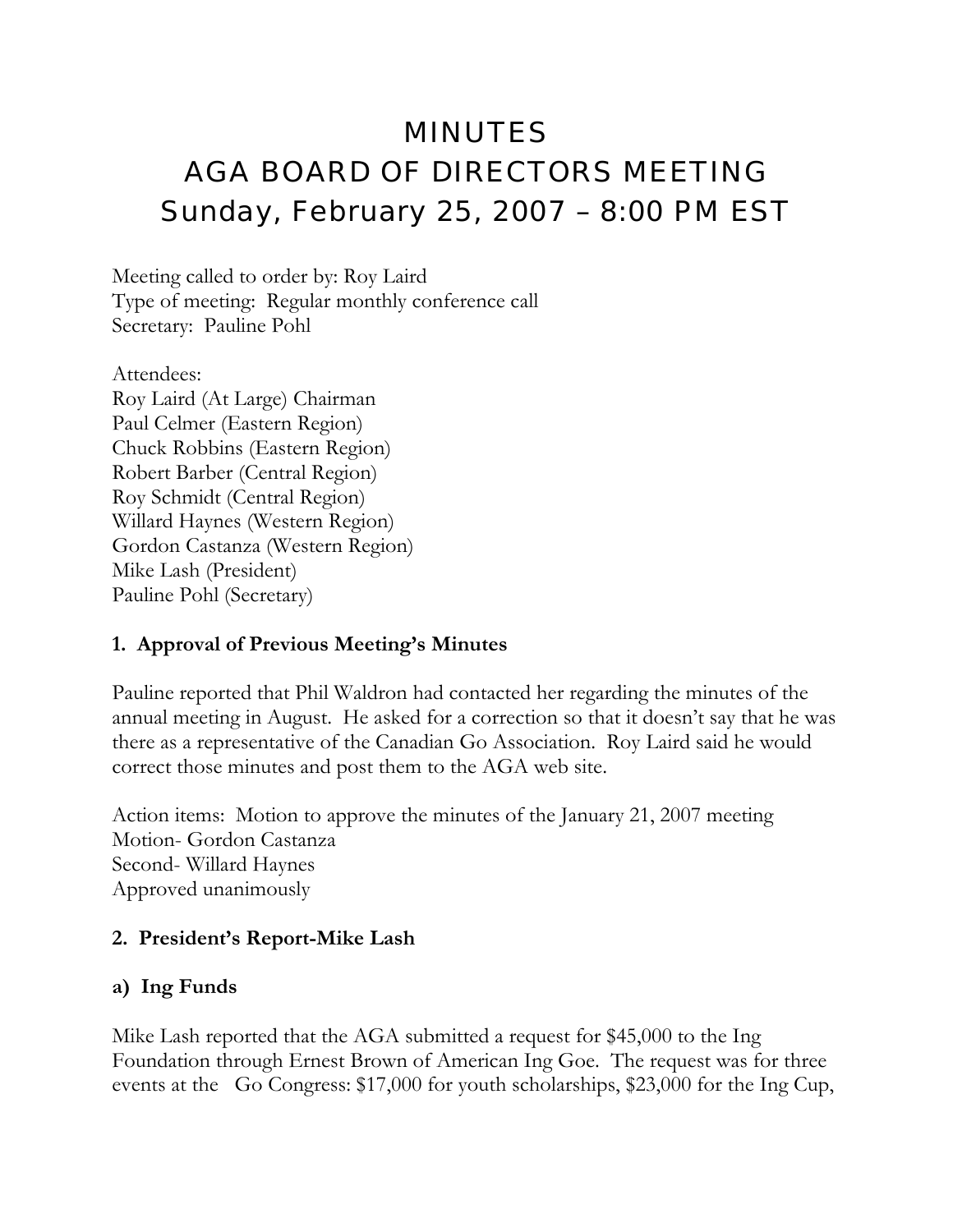and \$5,000 for the Redmond Cup. He said he hasn't heard from the Foundation yet, and we need to make a decision on whether to proceed with the events at the Congress as was done last year using reserve funds and hoping for reimbursement.

Chuck Robbins noted that the \$17,000 for youth scholarships was already approved at the last Board meeting.

Willard Haynes made a motion to authorize funding the Ing Cup (\$23K) and the Redmond Cub (\$5K) using AGA reserves.

Mike Lash suggested a friendly amendment noting that reserve funds will be replenished dollar-for-dollar if we do get a grant from the Ing Foundation.

Roy Schmidt seconded the motion with the amendment.

Discussion: Chuck Robbins voiced concern that \$23K for the Ing tournament benefits very few members, and if the AGA were doing the funding, it may be too costly. Bob Barber argued that we went through this debate last year and decided to fund it and the Ing Foundation did come through with the funding, so the event is important to them and it is likely that they will fund it again. There was some discussion about adjusting the level of funding and/or the number of participants, but those decisions were postponed and a vote was called on the question.

The motion was approved unanimously, with the dollar amount being the upper limit of the budget rather than a mandated amount.

#### **b) US Youth Go Championship Qualifiers**

Roy Laird commended President Lash, Nicole Casanta and the USYGC team for the fact that eight qualification tournaments are scheduled. Mike Lash said that the only issue before the Board regarding the Youth Championships at this time is which rules to use for the tournaments. At the last board meeting, a motion was passed to require the use of Ing rules, because we are hoping to eventually get Ing Foundation funding for the events. Mike Lash said there are several problems with this mandate. The rules had already been published stating that AGA rules would be used. Many of the tournament directors and the children entered in the tournaments will not be familiar with the rules and it could cause problems. Also the counting requires that all sets of stones are complete, and Ing equipment is not available at all of the venues. In addition to the problems with equipment and counting, Mike Lash said the original idea of the Youth Championship was to create an AGA tournament to choose a representative to the World Youth Go Championship. (Which admittedly uses Ing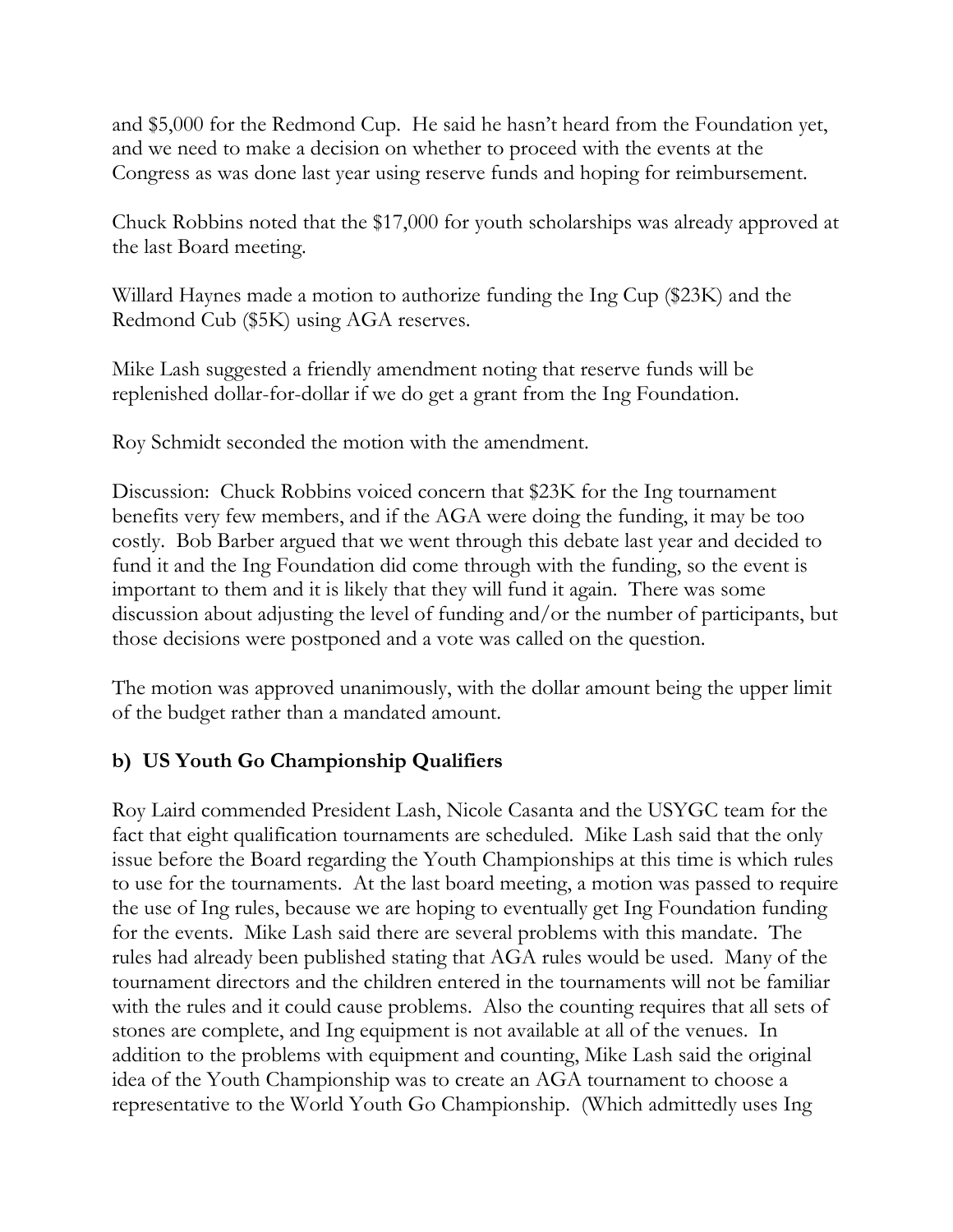rules) Even if the Ing Foundation chooses not to sponsor the U.S. Youth Go Championship, we would like to continue the tournament.

Bob Barber made a motion to rescind last month's motion to use the Ing Rules for the U.S. Youth Go Championship. Willard Haynes seconded the motion.

Chuck Robbins raised two points: 1) If we are using this tournament to select someone to go overseas to a tournament that uses Ing rules, wouldn't it make sense to use them here? And 2) If we are trying to get Ing Foundation funding for the tournament it would show respect and good faith if we use the Ing rules.

Mike Lash asked which is more important to the Ing Foundation, the rules or the name being attached to the tournament? If funding comes through, we can change the rules for next year with more time for preparation.

Roy Laird called the question. The vote was six in favor of rescinding the motion with one abstention. (Chuck Robbins)

## **c) Fundraising and marketing**

Mike Lash said he would like to identify sponsors in the \$100K-200K range to provide enough of a budget to hire full-time staff and an office for the AGA. Bob Barber and Roy Laird expressed doubts that this is a realistic goal; while a sponsor might like to support a tournament event, few would be interested in sponsoring a secretary for a year. Roy Laird said he thinks we should focus on development strategies such as opening an on-line store and developing an advertising campaign to recruit members and customers in suitable publications -- game magazines, manga/anime, Asian publications -- would be more realistic plans to grow the AGA. He questioned whether it would be a judicious use of money to pay a fundraising consultant. Roy Laird suggested that since there was no motion on the table and the discussion wasn't going anywhere that we table the topic for this month.

#### **d) Rank certificates and PAGA**

Mike Lash reported that Feng Yun is opposed to the AGA issuing Rank Certificates. She thinks that the ability to issue certificates for money would be one of the key financial incentives for professionals to join the proposed Professional American Go Association (PAGA).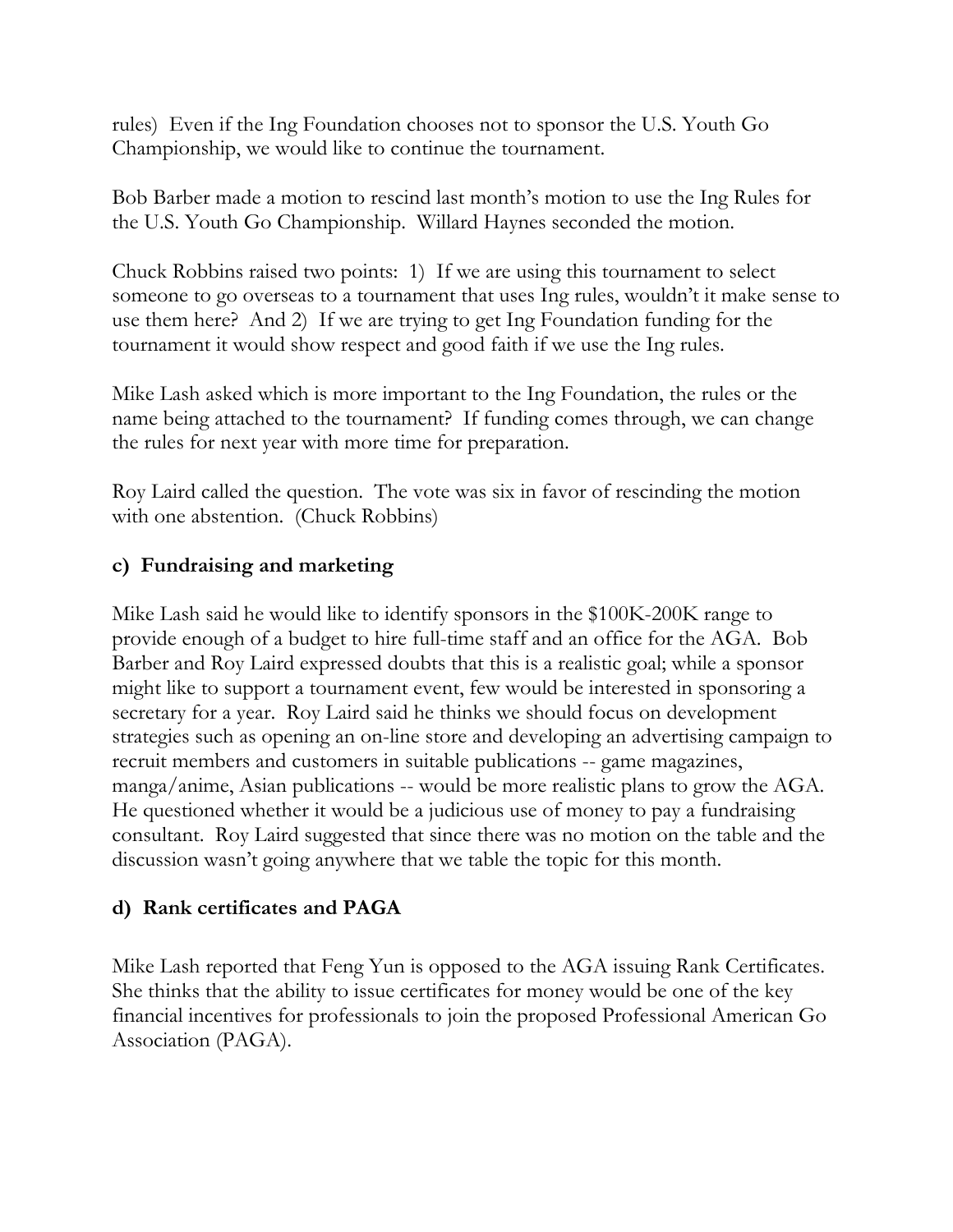Gordon Castanza asked if there was a way the AGA could establish a process and turn it over to the PAGA once it is established? Bob Barber expressed concern that the rank inflation that has occurred in Japan would happen here, too. Roy Laird said the proposed system ensures an authentic rank by requiring success in tournament play, but authentication by a professional could add value. He said that he went through a similar process when qualifying for his PhD. He passed a comprehensive examination and then had to write something and be examined by a group of experts. Chuck Robbins said the two-step process could ensure validity.

Willard Haynes made a motion to ask the rank certification committee to develop a method that includes professionals in the rank certification process. Paul Celmer seconded the motion. It was approved unanimously. Roy, being on the Committee, will take the matter to them for discussion and reporting back to the Board.

## **e) Chapter membership drive**

For information only. No issues to decide or discuss.

## **f) 2007 Go Congress**

Chuck Robbins has been looking at ideas to encourage attendance of American Professionals at this year's Go Congress. He is proposing a \$2000 stipend for up to 18 invited professionals. The total professional cost would be \$50,000. It will be a one-year experiment, but if it doesn't continue, there is concern that the US professionals may not return without some kind of similar compensation package. Roy Laird remarked that there was only one U.S. pro last year anyway, so there's no down side. At the Board level, we just need to decide whether to support the stipend proposal, the details of the number of pros and the amount of the stipend would be left up to the Congress organizers.

Willard Haynes made a motion to support the stipend offer to all professionals, both foreign and domestic.

Paul Celmer seconded the motion.

The motion passed by a vote of five in favor and two abstentions.

# **g) Chinese Go Sets**